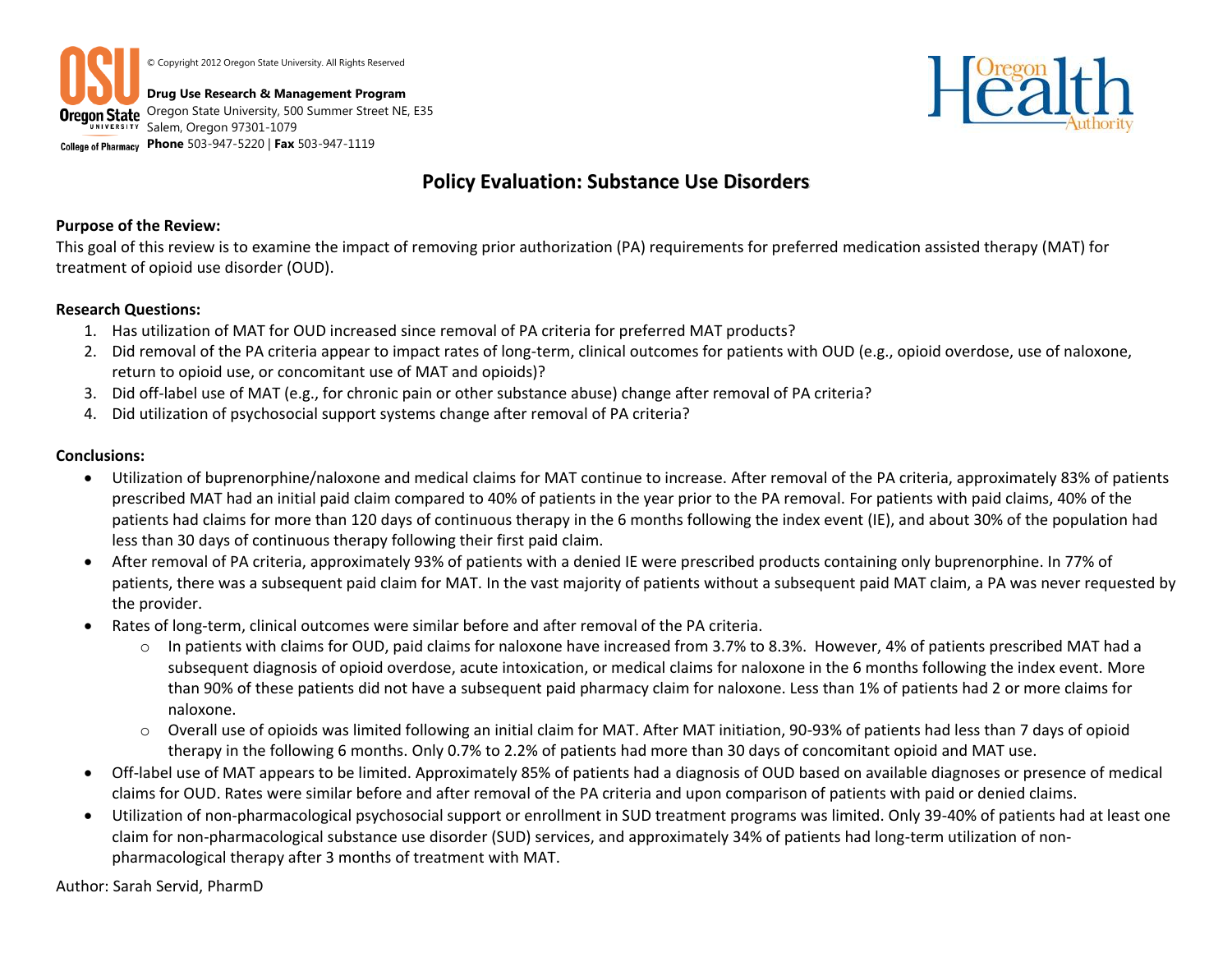### **Recommendations:**

No PDL or PA criteria changes recommended based on utilization data.

### **Background:**

In January 2017, in order to minimize barriers to care and provide increased access to medications for the treatment of opioid use disorder (OUD), the Pharmacy and Therapeutics Committee recommended removal of PA criteria for naltrexone extended release injection and preferred buprenorphine/naloxone sublingual tablets and film (unless the daily dose of buprenorphine exceeds 24 mg). This recommendation to increase access to treatment for opioid use disorder was part of a larger statewide initiative to address inappropriate opioid use and overdose. For example, in 2016 pharmacists in Oregon became legally able to prescribe naloxone, and in 2017 training requirements for pharmacists prescribing naloxone were removed in order to increase access to the medication. Similarly, starting in late 2016, nurse practitioners and physician assistants could become trained to prescribe and dispense buprenorphine.<sup>1</sup> Ongoing efforts also aim to increase access to behavioral treatments and provide prescribers guidance on medication assisted therapy (MAT) for treatment of OUD.

Upon removal of this PA criteria, several restrictions regarding use of MAT were removed. Previously, PA criteria had restricted buprenorphine use to diagnoses of OUD. Buprenorphine/naloxone is only indicated for OUD, but because it is a partial opioid agonist, it may be prescribed off-label for pain. In addition, with removal of the criteria, patients were no longer required to be enrolled in a treatment program which provides counseling and psychosocial support. Available literature demonstrates that enrollment in a treatment program has been correlated with better long-term outcomes. Removal of PA criteria would effectively increase access to medication treatment for those unable to access other non-pharmacological services, but may also result in less long-term success for patients without non-pharmacological support. Third, members were no longer required to fill their medications at a single pharmacy. In order to discourage concomitant prescribing with opioids, members receiving treatment for opioid use disorder had previously been required to be locked into a single pharmacy. Members who have claims at more than 4 or 5 pharmacies in the past year are still evaluated for the lock-in program, but it is currently unclear if concomitant opioid prescribing has increased since removal of the policy.

Current guidelines from the Veterans Administration and Department of Defense primarily recommend utilization of methadone (in the context of a treatment program), or buprenorphine/naloxone for patients with OUD (strong recommendation).<sup>2</sup> Buprenorphine alone may be considered for patients who are pregnant (weak recommendation), and extended-release injectable naloxone is recommended as an option for patients for whom opioid agonist therapy is contraindicated, unacceptable, or unavailable, and who have established opioid abstinence for at least 7 days without acute withdrawal symptoms (strong recommendation).<sup>2</sup>

This goal of this review is to examine the impact of removing PA requirements on preferred products for patients prescribed MAT. Products for OUD which are non-preferred and continue to require PA include Bunavail® (buprenorphine/naloxone film), Probuphine® (buprenorphine implant), buprenorphine sublingual tablets, and Sublocade® (buprenorphine extended-release injection).

#### **Methods:**

Author: Servid January 2019 This is an observational retrospective analysis which compares utilization of treatments for OUD before removal of the PA criteria from preferred products (the control period from 3/1/2016 to 2/28/2017) and after removal of the PA criteria (the experimental period from 3/1/17 to 2/28/18). Drugs for which the PA was removed included preferred buprenorphine/naloxone products and injectable naltrexone (Vivitrol®). The patient population included FFS patients with an opioid use disorder. Patients were excluded if they had Medicare Part D coverage (identified with benefit packages BMM, MBD, MND, or MED) or if they had limited or no Medicaid drug benefit (identified with benefit packages CWM, SMF, SMB). Members were excluded if they were enrolled in Medicaid (based on combined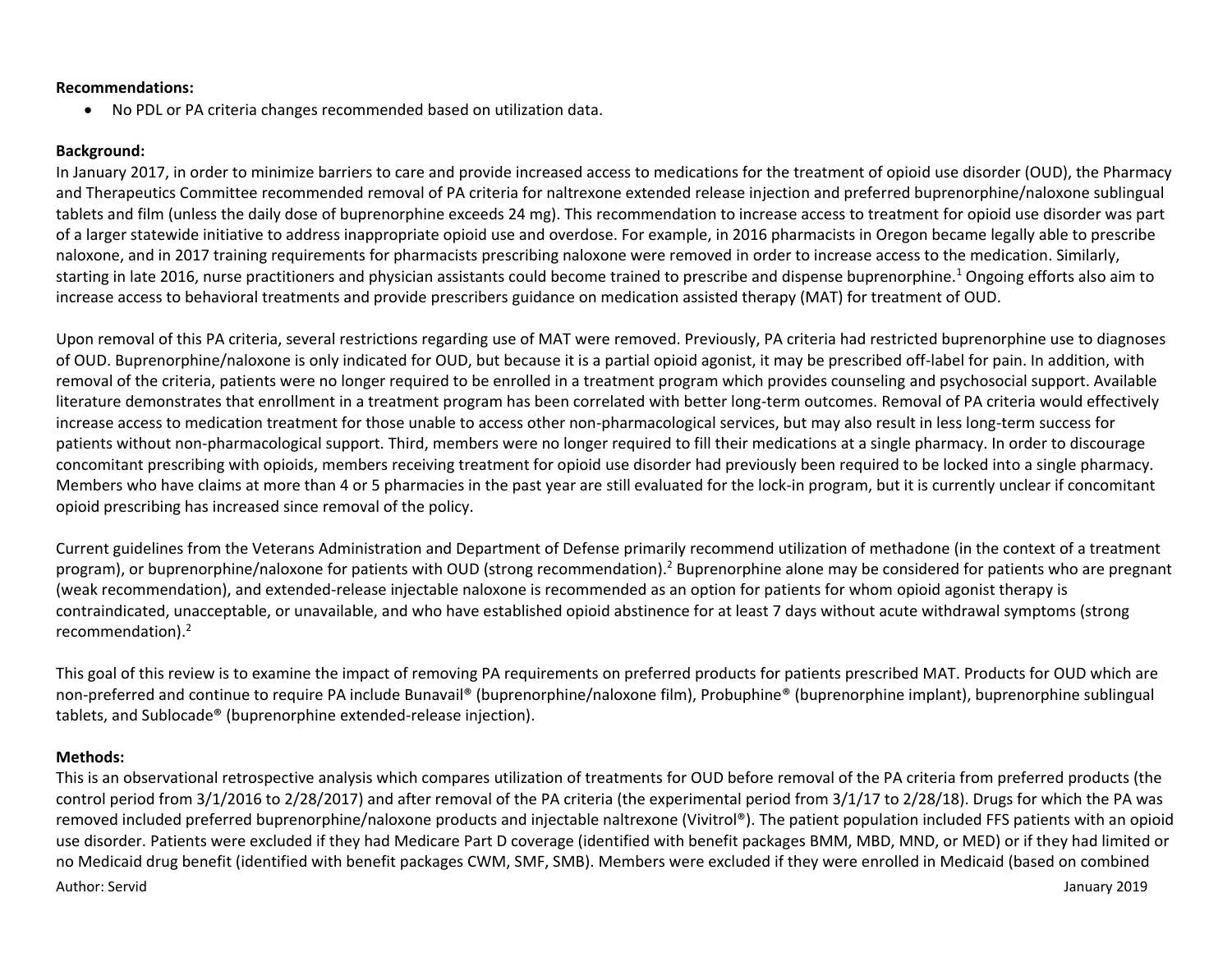FFS and CCO eligibility) for less than 75% of the time in the year prior to the index event in order to ensure complete medical records for their prior diagnoses. Patients were also required to have continuous Medicaid eligibility in the 3 months after the IE to capture more accurate information for subsequent therapy. Baseline characteristics were assessed at time of the IE.

The following definitions were used to classify groups of interest:

- The **index event (IE)** was defined as the first paid or denied FFS pharmacy claim for MAT. See **Table A1** for codes associated with MAT for opioid use disorder. Claims for MAT included pharmacy claims for buprenorphine/naloxone, buprenorphine, or naltrexone. Denied claims were defined as claims with an error code of 3002 (NDC requires PA), 3000 (units exceed authorized units on PA master file), 4167 (Drug quantity per day limit exceeded), 4026 (day supply limit exceeded for covered NDC), or 2603 (Recipient Locked in) and without any of the error codes listed in **Table A2**. If a patient had a paid and denied claim on the same day, the IE was classified as paid.
- Patients with **opioid use disorder** were defined as a diagnosis of opioid use disorder within 2 years prior to the index event (IE), medical claims with diagnosis indicating an opioid overdose, or medical claims for nonpharmacological alcohol or drug services. See **Appendix 1** for medical codes (**Table A3 and A4**) and diagnoses (**Table A5**) associated with opioid use disorder treatments.
- **Naloxone treatment** was defined as any paid claims for drugs in the Opioid Reversal Agents preferred drug list (PDL) class or medical claims for naloxone administration (J2310). Pharmacy claims for naloxone would be prescribed in order to prepare for the event of an overdose. Medical claims likely represent naloxone which was actually administered to the patient by a provider in a medical setting, but may also represent some providers who dispense naloxone to patients in the clinic for later use.
- **Duration of MAT** was defined using pharmacy claims. MAT may be billed using a variety of mechanisms (both pharmacy and medical), but only pharmacy claims were used to estimate covered days over the treatment period as days' supply is not available on medical claims. Covered days were estimated based on the days' supply submitted with the pharmacy claim. Oral therapies are administered daily, injectable naltrexone is typically administered every 4 weeks, and buprenorphine implants are administered every 6 months. Duration of treatment was defined as the period of covered days from the first paid claim to the first gap in coverage of at least 14 continuous days. Because the duration of time members were enrolled in FFS was limited, both CCO and FFS claims were used to estimate duration of treatment in the 6 months following the first paid claim. In patients with an initial denied claim, the duration was evaluated in the 6 months following the first paid claim for patients with a subsequent prescription and does not reflect patients without any paid claims.
- **Treatment discontinuation** was defined as a gap in coverage of MAT for 14 or more continuous days. Patients were evaluated for continuation of therapy in the 6 months following the IE.
- The proportion of days covered (PDC) for pharmacy FFS or CCO claims was also used to estimate **adherence to treatment**. The PDC was assessed for the 6 months following the index event. Short-term therapy over a period of 6 months would correspond to a PDC of up to 25% (≤45 days), intermediate therapy corresponds to PDC of 25-75% (46 to 135 days), and long-term therapy corresponds to a PDC greater than 75% (>135 days every 6 months). Short-term or intermediate therapy may be indicative of low adherence to treatment or early treatment discontinuation.
- **Return to opioid use** was defined as any paid or denied opioid claims following treatment discontinuation. Duration of opioid use was categorized using the total sum of covered days for paid claims in the 6 months following treatment discontinuation (including both CCO and FFS utilization). In order to approximate the proportion of patients potentially paying cash for opioid prescriptions, the sum of covered days was also estimated using both paid and denied opioid claims. If there were multiple denied claims for the same prescription, each prescription was only counted once on the date of the earliest claim. Denied claims are only available for FFS patients and were included in estimates of duration if there was not a paid claim for the same prescription number. Error codes associated with included and excluded claims are listed in **Table A7**.
- Patients with **concomitant use of opioids** and MAT were identified based on paid pharmacy claims for MAT and paid claims for a medication within the following PDL classes: opioids, long-acting and opioids, short-acting. Concomitant use was categorized based on the duration of overlapping claims (≤30 days or >30 days). To approximate the proportion of patients potentially paying cash for opioid prescriptions, concomitant use was also estimated using both paid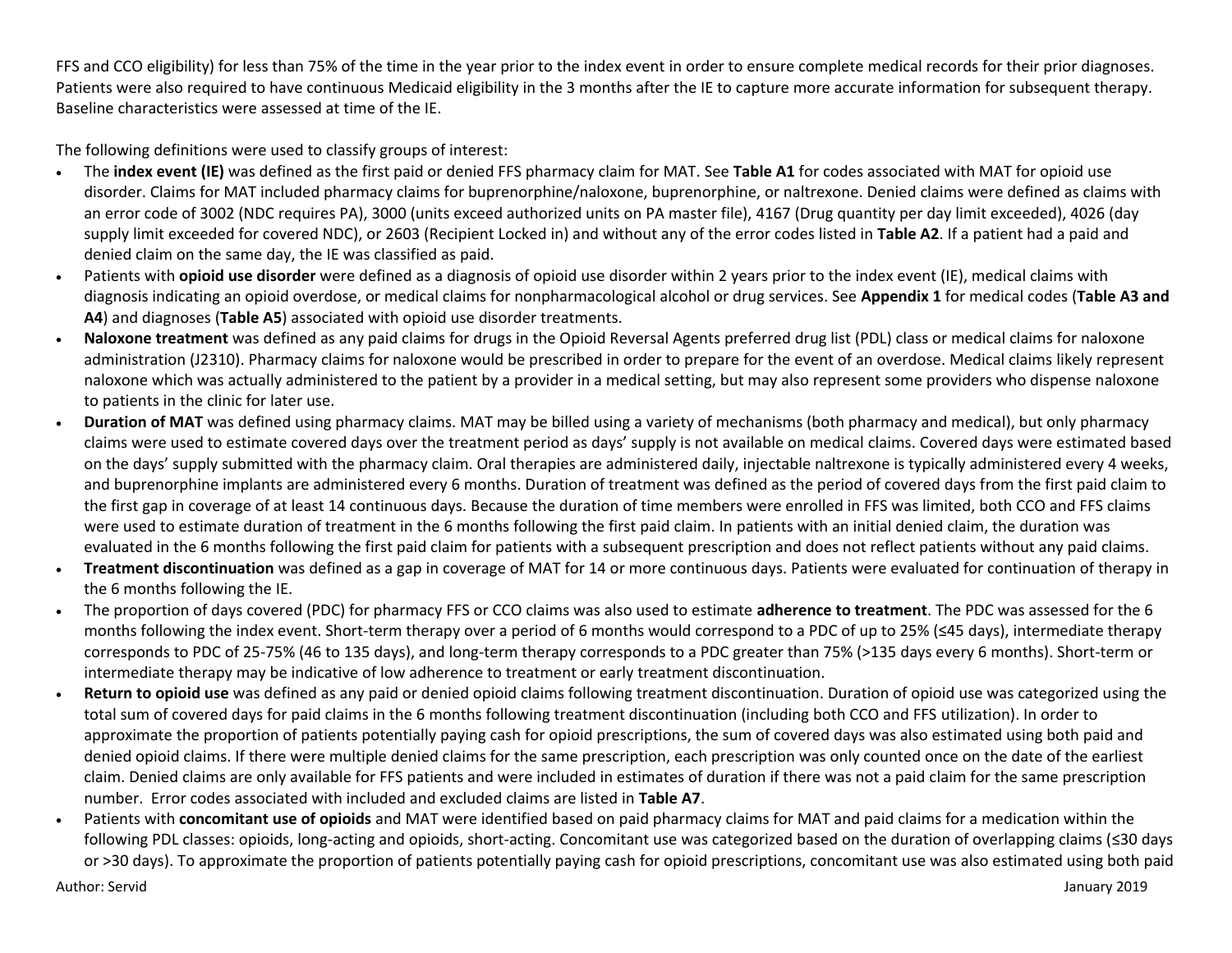and denied opioid claims. If there were multiple denied claims for the same opioid prescription, each prescription was only counted once on the date of the earliest claim.

### **Results:**

**Figure 1** shows recent data for utilization of MAT before and after removal of prior authorization criteria for naltrexone and preferred buprenorphine/naloxone products. Utilization of buprenorphine/naloxone and administration of MAT through medical claims has continued to increase while pharmacy claims for naltrexone and buprenorphine-only products remain relatively constant. This is consistent with continued prior authorization requirements for buprenorphineonly products. In recent months there has also been a slight increase in prescribing of naloxone. Increased utilization is likely influenced by community-wide efforts to increase access to naloxone for patients prescribed opioids or MAT, and it is not clear from this data if increased prescribing corresponds to any trend in opioid overdose or poisoning.

Medical claims for MAT which are not impacted by any PA policies follow a similar trend with increasing utilization over time. Medical claims are often billed more frequently than pharmacy claims (with an average claim count of 46-61 claims per person over 6 months) and may include daily administration of buprenorphine/naloxone or methadone. Therefore, the claim count per member per month (as shown on the right axis of the graph) is higher for medical claims compared to pharmacy claims. Approximately, 5-7% of patients evaluated in this analysis have MAT claims billed through both pharmacies and medical clinics, but the focus of this analysis is on pharmacy claims impacted by the change in policy.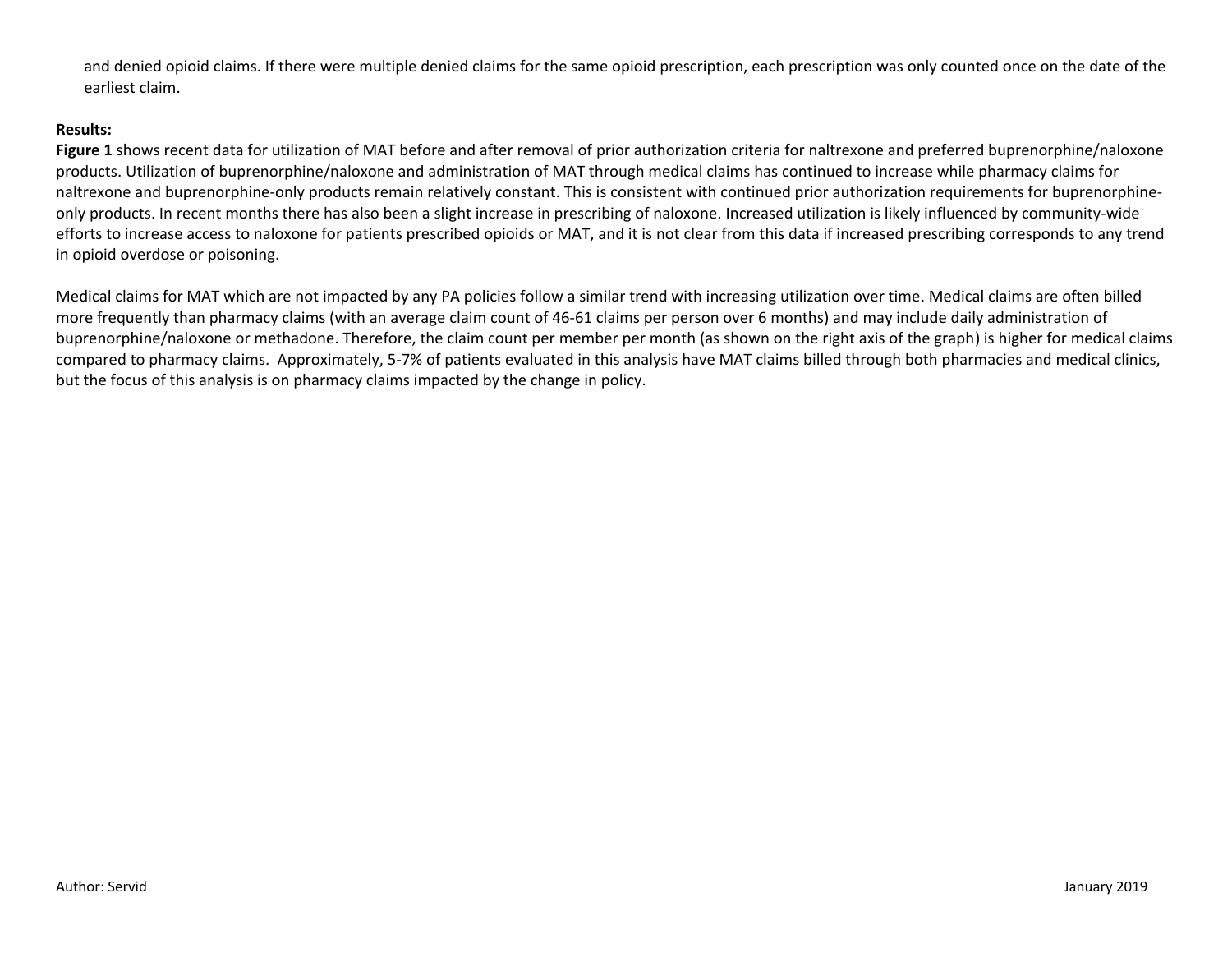Figure 1. Utilization of paid FFS pharmacy claims for medications for OUD (per member per month [PMPM]) from 1/1/2016 to present. Prior authorization was removed for preferred MAT products on March 1, 2017. Utilization of medical claims for OUD is also included for context. Medical claims do not require PA and would not have been impacted by the policy. The count of pharmacy claims is shown on the left axis and the count of medical claims per member per month is measured on the right axis.

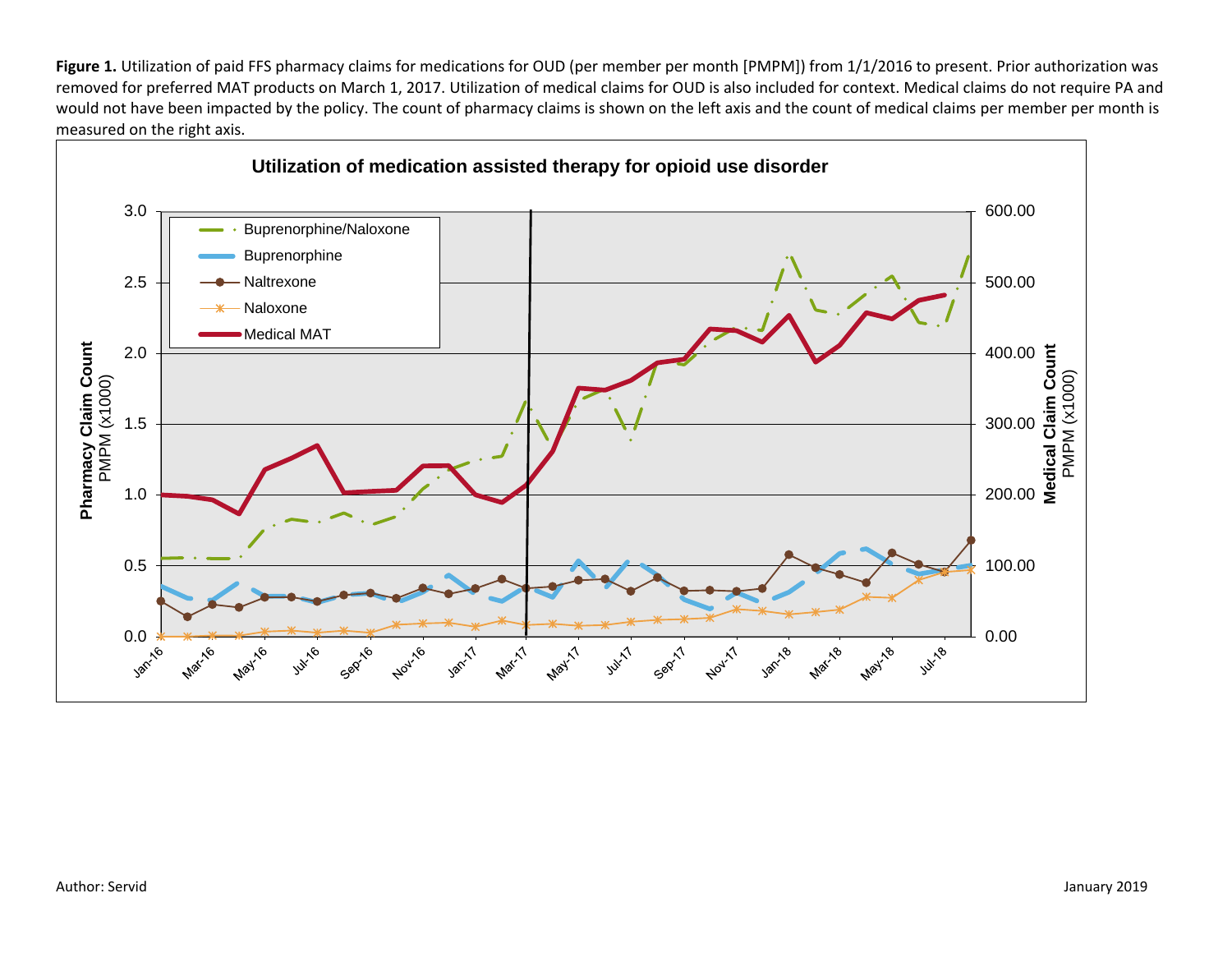**Table 1** lists basic demographics for patients with claims for MAT. Overall, demographics were similar before and after removal of the policy with the majority of claims prescribed to adult patients. Approximately 53-57% were female and 48-51% were white. On average, 17-19% of patients were prescribed doses over 24 mg/day of buprenorphine. Denied claims were slightly higher in patients on high dose buprenorphine (22-28%) compared to patients with an initial paid claim (14-15%). Overall rates were similar before and after removal of the PA criteria.

|                                                          |                | <b>Before Group</b> |                     | <b>After Group</b> |  |
|----------------------------------------------------------|----------------|---------------------|---------------------|--------------------|--|
|                                                          |                | All                 |                     | All                |  |
|                                                          |                | <b>Index Events</b> | <b>Index Events</b> |                    |  |
| $N=$                                                     | 1,045          |                     | 1,160               |                    |  |
|                                                          |                |                     |                     |                    |  |
| Mean age (range)                                         | 35             | $6 - 66$            | 35                  | $9 - 65$           |  |
| <13                                                      | $\overline{2}$ | 0.2%                | 1                   | 0.1%               |  |
| $13 - 18$                                                | 8              | 0.8%                | 10                  | 0.9%               |  |
| 19-60                                                    | 1,019          | 97.5%               | 1,126               | 97.1%              |  |
| >60                                                      | 16             | 1.5%                | 23                  | 2.0%               |  |
|                                                          |                |                     |                     |                    |  |
| Female                                                   | 596            | 57.0%               | 624                 | 53.8%              |  |
| White                                                    | 529            | 50.6%               | 556                 | 47.9%              |  |
| Native American                                          | 107            | 10.2%               | 158                 | 13.6%              |  |
|                                                          |                |                     |                     |                    |  |
| Buprenorphine dose $>= 24$ mg/day                        | 200            | 19.1%               | 197                 | 17.0%              |  |
|                                                          |                |                     |                     |                    |  |
| Average days to lost enrollment/CCO enrollment (min/max) | 56             | $(0-184)$           | 53                  | $(0-184)$          |  |
|                                                          |                |                     |                     |                    |  |

**Table 1.** Demographics before and after removal of the policy. Average PDC was evaluated in the 6 months following the index event.

In patients with an initial paid claim, average duration of MAT was 192 days before removal of PA criteria and 151 days after removal of PA criteria (**Table 2**). Duration was defined as the time from the first paid claim to the first gap in coverage of at least 14 days. Over 40% of the population has claims for more than 120 days in the 6 months following the index event, and about 30% of the population had less than 30 days of continuous therapy following their first paid claim. Rates were similar both before and after removal of the PA criteria. If patients had an initial denied MAT claim but a subsequent paid claim, estimates of treatment duration and PDC were similar compared to patients who had an initial paid claim.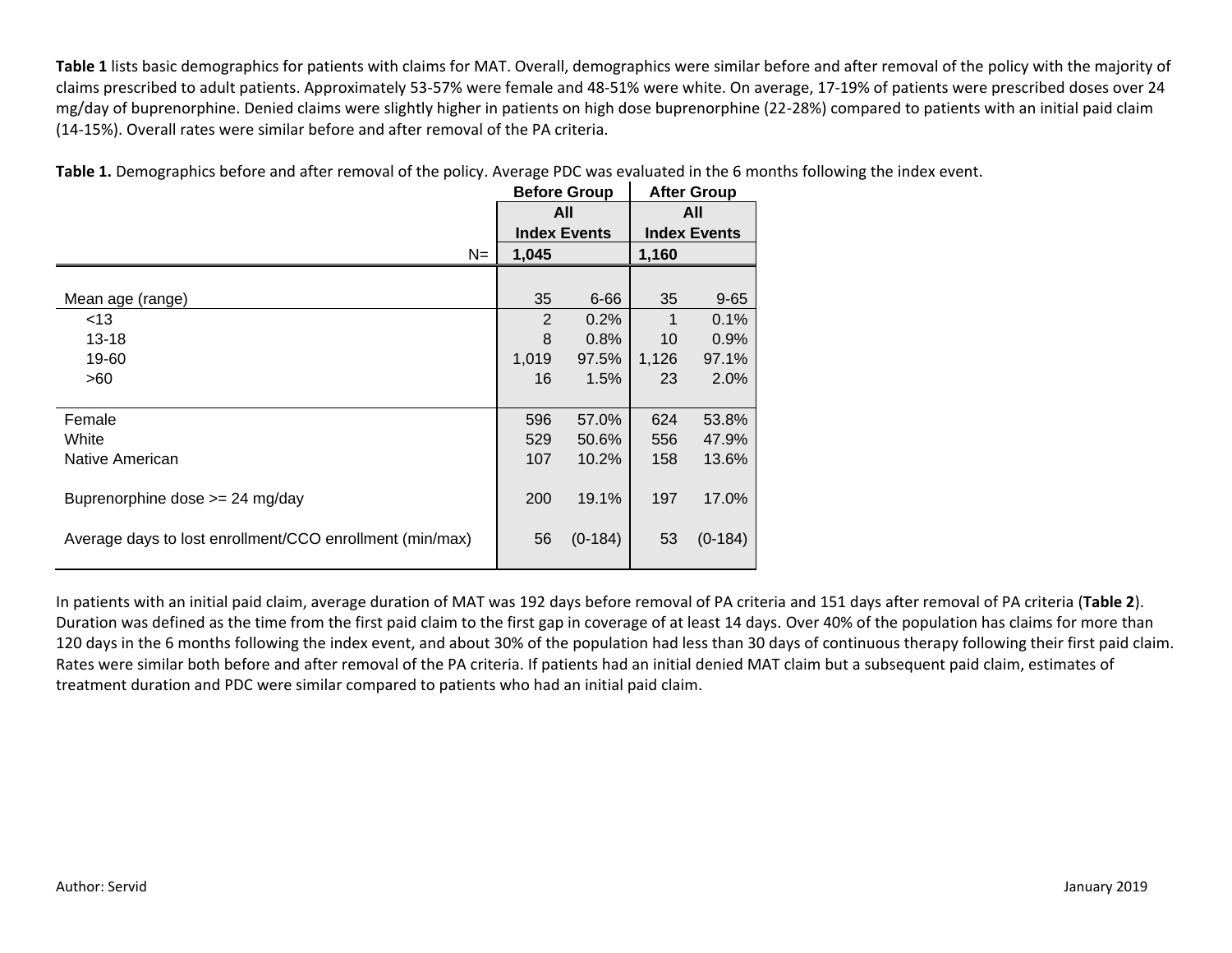Table 2. Duration of treatment and proportion of days covered (PDC) estimates. In patients with an initial denied claim, the duration was evaluated in the 6 months following the first paid claim for patients with a subsequent prescription and does not reflect patients without any paid claims.

|                                  |       |                           | <b>Before Group</b> |                   |     |                     |       |                     |     | <b>After Group</b> |                     |       |  |  |  |  |
|----------------------------------|-------|---------------------------|---------------------|-------------------|-----|---------------------|-------|---------------------|-----|--------------------|---------------------|-------|--|--|--|--|
|                                  |       | All<br><b>Index Event</b> |                     |                   |     | <b>Index Event</b>  |       | All                 |     | <b>Index Event</b> | <b>Index Event</b>  |       |  |  |  |  |
|                                  |       | <b>Index Events</b>       |                     | <b>Paid Claim</b> |     | <b>Denied Claim</b> |       | <b>Index Events</b> |     | <b>Paid Claim</b>  | <b>Denied Claim</b> |       |  |  |  |  |
| $N =$                            | 1,045 |                           | 417                 | 39.9%             | 628 | 60.1%               | 1,160 |                     | 963 | 83.0%              | 197                 | 17.0% |  |  |  |  |
|                                  |       |                           |                     |                   |     |                     |       |                     |     |                    |                     |       |  |  |  |  |
| Mean duration of (MAT) treatment | 217   |                           | 192                 |                   | 224 |                     | 152   |                     | 151 |                    | 154                 |       |  |  |  |  |
| $1-7$ days                       | 36    | 3.4%                      | 10                  | 2.4%              | 26  | 4.1%                | 66    | 5.7%                | 60  | 6.2%               | 6                   | 3.0%  |  |  |  |  |
| 8-30 days                        | 199   | 19.0%                     | 127                 | 30.5%             | 72  | 11.5%               | 256   | 22.1%               | 231 | 24.0%              | 25                  | 12.7% |  |  |  |  |
| 31-60 days                       | 106   | 10.1%                     | 52                  | 12.5%             | 54  | 8.6%                | 147   | 12.7%               | 133 | 13.8%              | 14                  | 7.1%  |  |  |  |  |
| 61-120 days                      | 126   | 12.1%                     | 62                  | 14.9%             | 64  | 10.2%               | 135   | 11.6%               | 118 | 12.3%              | 17                  | 8.6%  |  |  |  |  |
| $>120$ days                      | 465   | 44.5%                     | 166                 | 39.8%             | 299 | 47.6%               | 513   | 44.2%               | 421 | 43.7%              | 92                  | 46.7% |  |  |  |  |
| Average PDC in 6 months after IE |       |                           |                     |                   |     |                     |       |                     |     |                    |                     |       |  |  |  |  |
| $PDC \le 25\%$                   | 297   | 28.4%                     | 100                 | 24.0%             | 197 | 31.4%               | 320   | 27.6%               | 253 | 26.3%              | 67                  | 34.0% |  |  |  |  |
| PDC 26%-75%                      | 273   | 26.1%                     | 136                 | 32.6%             | 137 | 21.8%               | 283   | 24.4%               | 242 | 25.1%              | 41                  | 20.8% |  |  |  |  |
| $PDC > 75\%$                     | 475   | 45.5%                     | 181                 | 43.4%             | 294 | 46.8%               | 557   | 48.0%               | 468 | 48.6%              | 89                  | 45.2% |  |  |  |  |

**Table 3** shows the number of patients with a paid or denied index event stratified by drug. After removal of prior authorization criteria, 83% of patients had an initial paid claim for MAT compared to 40% of patients in the year before the PA was removed. There was relatively little change in the number of patients with approved or denied claims for non-preferred products, and 93% of patients with denied claims were for buprenorphine-only products after removal of the PA criteria.

**Table 3.** Patients with pharmacy claims for MAT before and after implementation of the policy.

| <b>Before Group</b>           |                     |       |     |                    |                     |                    |                           | <b>After Group</b> |                   |       |                     |       |  |
|-------------------------------|---------------------|-------|-----|--------------------|---------------------|--------------------|---------------------------|--------------------|-------------------|-------|---------------------|-------|--|
|                               | All                 |       |     | <b>Index Event</b> |                     | <b>Index Event</b> | All<br><b>Index Event</b> |                    |                   |       | <b>Index Event</b>  |       |  |
|                               | <b>Index Events</b> |       |     | <b>Paid Claim</b>  | <b>Denied Claim</b> |                    | <b>Index Events</b>       |                    | <b>Paid Claim</b> |       | <b>Denied Claim</b> |       |  |
| $N=$                          | 1,045               |       | 417 | 39.9%              | 628                 | 60.1%              | 1,160                     |                    | 963               | 83.0% | 197                 | 17.0% |  |
|                               |                     |       |     |                    |                     |                    |                           |                    |                   |       |                     |       |  |
| Index Event by Drug           |                     |       |     |                    |                     |                    |                           |                    |                   |       |                     |       |  |
| Naltrexone                    | 198                 | 18.9% | 190 | 45.6%              | 8                   | 1.3%               | 266                       | 22.9%              | 264               | 27.4% | 2                   | 1.0%  |  |
| Buprenorphine/naloxone        | 608                 | 58.2% | 180 | 43.2%              | 428                 | 68.2%              | 646                       | 55.7%              | 635               | 65.9% | 11                  | 5.6%  |  |
| Buprenorphine only products   | 239                 | 22.9% | 47  | 11.3%              | 192                 | 30.6%              | 248                       | 21.4%              | 64                | 6.6%  | 184                 | 93.4% |  |
|                               |                     |       |     |                    |                     |                    |                           |                    |                   |       |                     |       |  |
| Naloxone in 6 months after IE | 39                  | 3.7%  | 16  | 3.8%               | 23                  | 3.7%               | 96                        | 8.3%               | 87                | 9.0%  | 9                   | 4.6%  |  |
|                               |                     |       |     |                    |                     |                    |                           |                    |                   |       |                     |       |  |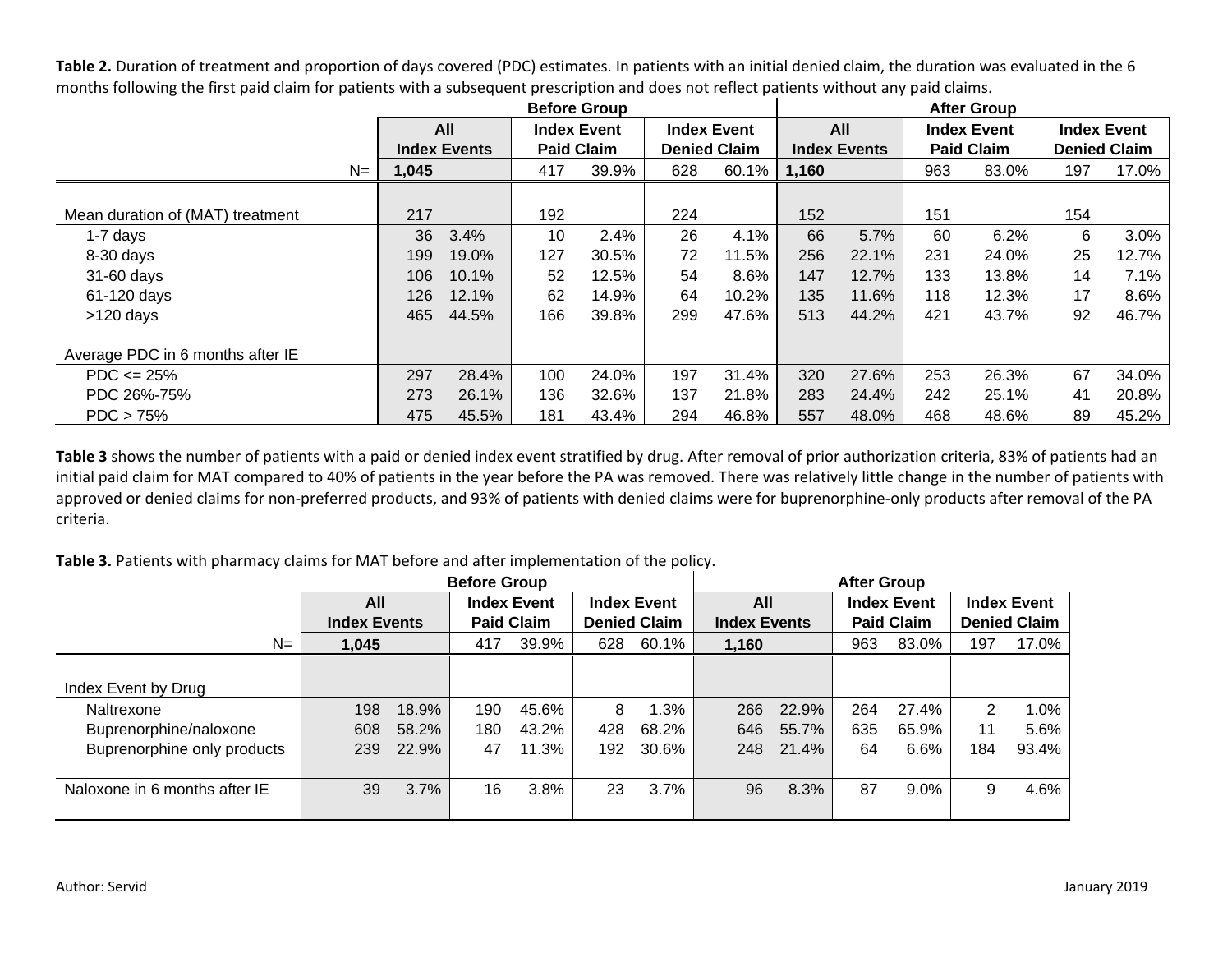Diagnoses associated with claims for MAT are described in **Table 4**. Approximately 85% of patients were classified as having an OUD based on available diagnoses or presence of medical claims for OUD. Rate of diagnoses was similar before and after the policy, indicating that there was little change in off-label prescribing patterns despite reduced restrictions for preferred buprenorphine/naloxone products. Rates were similar between patients with paid and denied IE, and a large proportion of patients with a denied IE had a diagnosis of OUD.

|                                                             | <b>Before Group</b> |                     |                                          |                    |                    | <b>After Group</b>  |      |                   |                    |                     |                    |       |
|-------------------------------------------------------------|---------------------|---------------------|------------------------------------------|--------------------|--------------------|---------------------|------|-------------------|--------------------|---------------------|--------------------|-------|
|                                                             |                     | All                 |                                          | <b>Index Event</b> | <b>Index Event</b> |                     | All  |                   | <b>Index Event</b> |                     | <b>Index Event</b> |       |
|                                                             |                     | <b>Index Events</b> | <b>Paid Claim</b><br><b>Denied Claim</b> |                    |                    | <b>Index Events</b> |      | <b>Paid Claim</b> |                    | <b>Denied Claim</b> |                    |       |
| $N=$                                                        | 1,045               |                     | 417                                      | 39.9%              | 628                | 60.1% 1,160         |      |                   | 963                | 83.0%               | 197                | 17.0% |
|                                                             |                     |                     |                                          |                    |                    |                     |      |                   |                    |                     |                    |       |
| Total with OUD                                              | 892                 | 85.4%               | 330                                      | 79.1%              | 562                | 89.5%               | 997  | 85.9%             | 834                | 86.6%               | 163                | 82.7% |
| Diagnosis of opioid use, dependence, or abuse               | 829                 | 79.3%               | 274                                      | 65.7%              | 555                | 88.4%               | 909  | 78.4%             | 745                | 77.4%               | 164                | 83.2% |
| Other diagnoses or medical claims indicating OUD            |                     |                     |                                          |                    |                    |                     |      |                   |                    |                     |                    |       |
| (poisoning or non-pharmacological claims for drug services) | 591                 | 56.6%               | 245                                      | 58.8%              | 346                | 55.1%               | 723. | 62.3%             | 626                | 65.0%               | 97                 | 49.2% |
|                                                             |                     |                     |                                          |                    |                    |                     |      |                   |                    |                     |                    |       |
| Total patients without diagnoses of OUD                     | 151                 | 14.4%               | 87                                       | 20.9%              | 64                 | 10.2%               | 162  | 14.0%             | 129                | 13.4%               | 33                 | 16.8% |
| Other substance use disorders                               | 73                  | 7.0%                | 50                                       | 12.0%              | 23                 | 3.7%                | 61   | 5.3%              | 54                 | 5.6%                |                    | 3.6%  |
| Chronic pain                                                | 30                  | 2.9%                | 9                                        | 2.2%               | 21                 | 3.3%                | 37   | 3.2%              | 23                 | 2.4%                | 14                 | 7.1%  |
|                                                             |                     |                     |                                          |                    |                    |                     |      |                   |                    |                     |                    |       |

**Table 4.** Diagnoses related to MAT use. Patients may have more than one opioid diagnosis or off-label diagnosis.

The disposition of patients with denied index events for MAT is shown in **Table 5.** Approximately 66-73% of patients had a subsequent paid claim for MAT within 30 days of the denial. In 19-23% of patients, a PA was never requested for the patient. The majority of patients (69-70%) without subsequent paid claims for MAT did have a diagnosis of OUD. OUD was defined based on diagnosis codes for opioid abuse, dependence, and use or based on medical claims indicating OUD (such as diagnoses of opioid poisoning or non-pharmacological claims for drug services).

**Table 5**. Disposition of denied pharmacy claims before and after removal of the PA criteria. Longer time between the initial denial and a paid claim may indicate barriers to treatment for appropriate use, whereas a large volume of PA denials may indicate use for inappropriate high dose of off-label treatment.

|     |         |                     | <b>After Group</b> |
|-----|---------|---------------------|--------------------|
| N   | %       | N                   | %                  |
| 628 |         | 197                 |                    |
| 459 | 73.1%   | 131                 | 66.5%              |
| 48  | 7.6%    | 20                  | 10.2%              |
| 121 | 19.3%   | 46                  | 23.4%              |
| 116 | 95.9%   | 43                  | 93.5%              |
| 0   | $0.0\%$ |                     | $0.0\%$            |
| 83  | 68.6%   | 32                  | 69.6%              |
|     |         | <b>Before Group</b> |                    |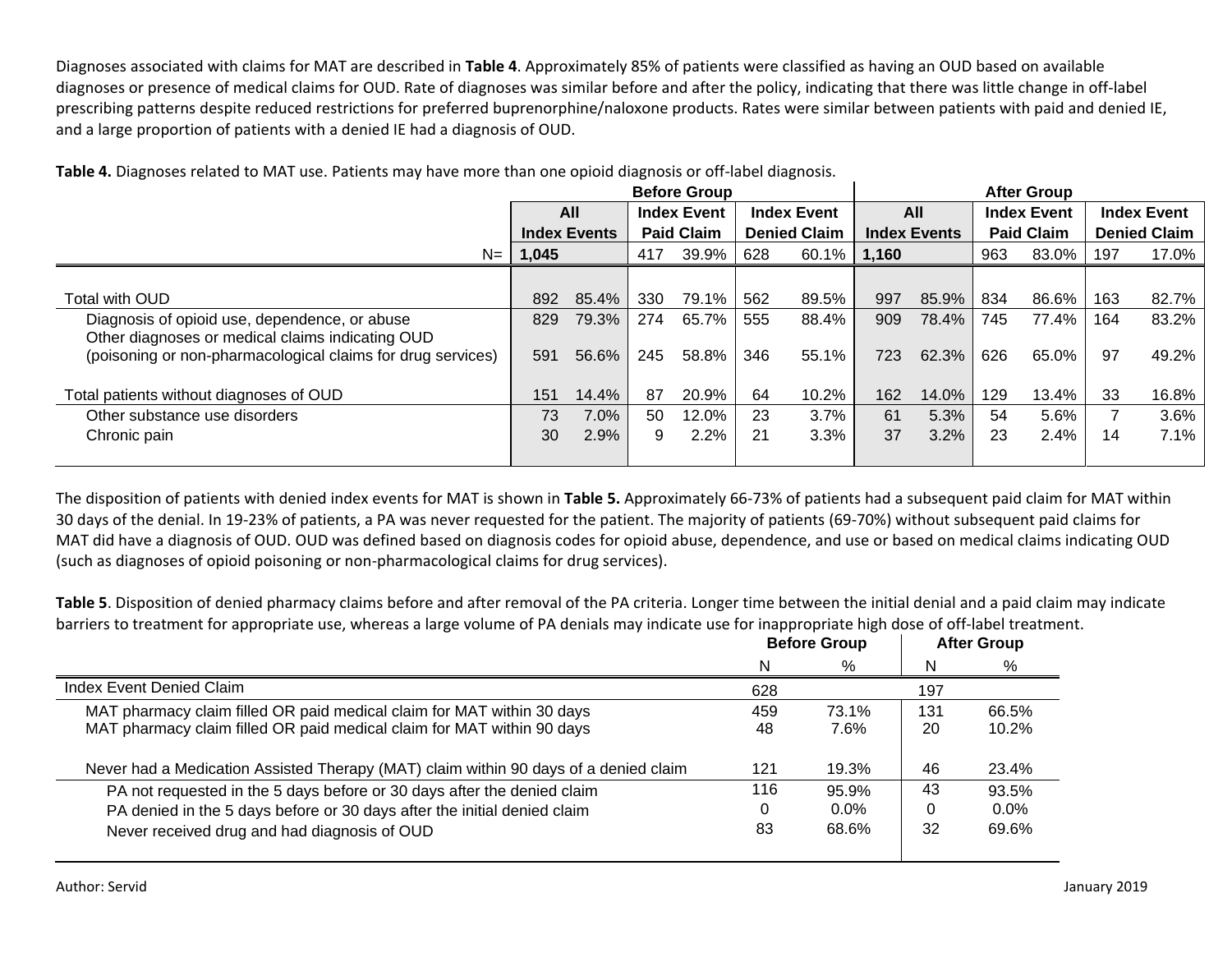**Table 6** evaluates impact of MAT on long-term outcomes. Overall, incidence of clinical outcomes was similar before and after the policy implementation. Approximately 4% of patients with claims for MAT had a subsequent diagnoses of opioid overdose, acute intoxication, or medical claims for naloxone in the 6 months following the index event. However, it is concerning that a large majority of these patients did not have a paid pharmacy claim for naloxone in that same timeframe. Less than 1% of patients had 2 or more claims for naloxone.

Use of concomitant or subsequent opioid use was also evaluated. Overall use of opioids was limited following an initial claim for MAT. After MAT initiation, 90- 93% of patients had less than 7 days of opioid therapy in the following 6 months. Proportions were similar for all patients regardless of whether they had a paid or denied index event for MAT. Approximately 64-67% of patients discontinued MAT treatment in the 6 months following an initial claim. Of patients who discontinued MAT treatment (defined as a continuous gap coverage of at least 14 days), 28% and 19% of patients had a subsequent claim an opioid prescription in the before and after groups, respectively (data not shown). Similarly, few patients had concurrent utilization of MAT and concurrent utilization was generally for short durations. Only 10-13% of patient had concurrent paid claims for opioids and MAT, and duration on concomitant use exceeded 30 days in only 0.7%- 2.2% of patients. Upon evaluation of both paid and denied opioid claims, there was very little change in duration of opioid use compared to analysis of only paid opioid claims (data not shown). This indicates that cash paying for opioids may be less of an issue for this population.

**Table 6.** Impact of MAT on long-term outcomes. Patients may be counted more than once in each category. All outcomes were evaluated in the 6 months following the index event.

|                                                                                                               |             | <b>Before Group</b> |       | <b>After Group</b>  |
|---------------------------------------------------------------------------------------------------------------|-------------|---------------------|-------|---------------------|
|                                                                                                               |             | All                 | All   |                     |
|                                                                                                               |             | <b>Index Events</b> |       | <b>Index Events</b> |
|                                                                                                               | $N = 1,045$ |                     | 1,160 |                     |
|                                                                                                               |             |                     |       |                     |
| Patients with diagnosis of opioid overdose, acute intoxication, or medical claims for naloxone                | 40          | 3.8%                | 48    | 4.1%                |
| Patients categorized above AND without a paid pharmacy claim for naloxone in the 6 months following the event | 40          | 3.8%                | 45    | 3.9%                |
|                                                                                                               |             |                     |       |                     |
| Patients with ≥2 paid claims for naloxone                                                                     | 2           | 0.2%                | 9     | 0.8%                |
|                                                                                                               |             |                     |       |                     |
| Duration of opioid use in the following 6 months (paid claims)                                                |             |                     |       |                     |
| $\leq$ 7 days                                                                                                 | 941         | 90.0%               | 1,080 | 93.1%               |
| $8-30$ days                                                                                                   | 63          | 6.0%                | 55    | 4.7%                |
| 31-60 days                                                                                                    | 20          | 1.9%                | 10    | 0.9%                |
| 61-120 days                                                                                                   | 9           | 0.9%                | 8     | 0.7%                |
| $>120$ days                                                                                                   | 12          | 1.1%                |       | 0.6%                |

Utilization of non-pharmacological services is shown in **Table 7**. With removal of the criteria, patients were no longer required to be enrolled in a treatment program with use of preferred products. However, utilization of counseling and non-pharmacological services was similar before and after removal of the PA criteria. Overall, 39-40% of patients had at least one claim for non-pharmacological SUD services, and approximately 34% of patients had long-term nonpharmacological therapy after 3 months of treatment with MAT.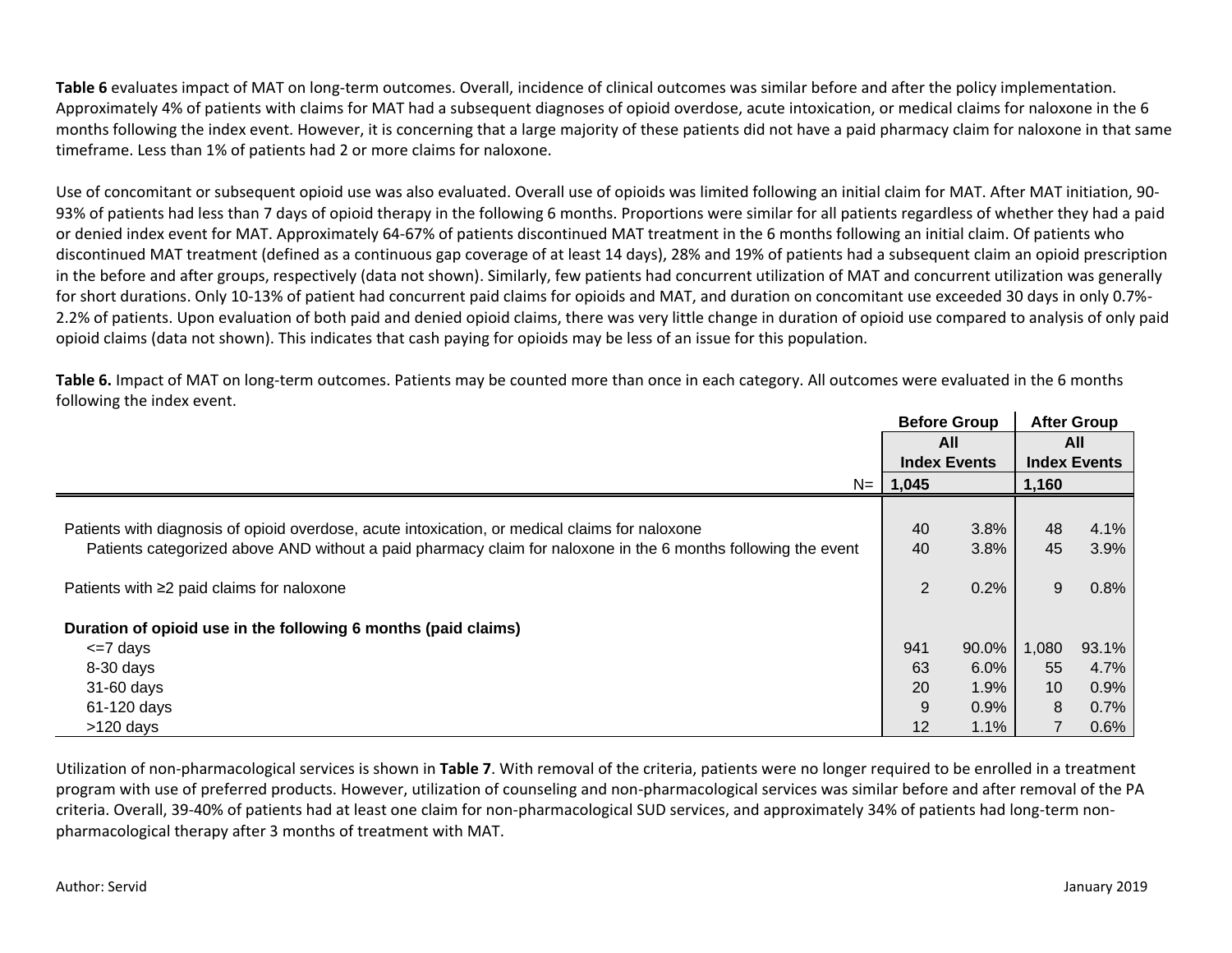**Table 7.** Utilization of non-pharmacological psychosocial support or enrollment in SUD treatment programs.

|                                                                                                                                                                                                                                                              | <b>Before Group</b> |                     |            |                    |                    |                     |            | <b>After Group</b>  |                    |                   |                    |                     |  |
|--------------------------------------------------------------------------------------------------------------------------------------------------------------------------------------------------------------------------------------------------------------|---------------------|---------------------|------------|--------------------|--------------------|---------------------|------------|---------------------|--------------------|-------------------|--------------------|---------------------|--|
|                                                                                                                                                                                                                                                              |                     | <b>All</b>          |            | <b>Index Event</b> | <b>Index Event</b> |                     | All        |                     | <b>Index Event</b> |                   | <b>Index Event</b> |                     |  |
|                                                                                                                                                                                                                                                              |                     | <b>Index Events</b> |            | <b>Paid Claim</b>  |                    | <b>Denied Claim</b> |            | <b>Index Events</b> |                    | <b>Paid Claim</b> |                    | <b>Denied Claim</b> |  |
| $N=$                                                                                                                                                                                                                                                         | 1,045               |                     | 417        | 39.9%              | 628                | $60.1\%$            | 1.160      |                     | 963                | 83.0%             | 197                | 17.0%               |  |
| Patients with any medical claims for non-pharmacological<br>SUD services (in 6 months after IE)<br>Patients with medical claims for non-pharmacological SUD<br>services for more than 3 months after the IE<br>(From 3 months after IE to 9 months after IE) | 405<br>356          | 38.8%<br>34.1%      | 187<br>162 | 44.8%  <br>38.8%   | 218<br>194         | 34.7%<br>30.9%      | 467<br>396 | 40.3%<br>34.1%      | 402<br>340         | 41.7%<br>35.3%    | 65<br>56           | 33.0%<br>28.4%      |  |

### **Discussion and limitations:**

Several limitations exist as a result of the retrospective nature of this analysis. First, data is based on claims history which may not accurately reflect true patient diagnoses or correlate with actual medication adherence. For example, pharmacy claims for naloxone are typically prescribed as a precautionary measure in order to prepare for the event of an overdose and may not correlate to actual rates of overdose. Medical claims likely represent naloxone which was actually administered to the patient by a provider in a medical setting, but may also represent some providers who dispense naloxone to patients in the clinic for later use. Both medical claims and pharmacy claims may not capture administration of naloxone by friends, family, emergency medical technicians, or first responders. Both ICD-9 and ICD-10 diagnosis codes were used to identify diagnoses for patients. Though efforts were made to accurately identify comparable codes, there may be differences in diagnoses based on the ICD version for claims identified before and after October 2015 when the ICD-10 version was implemented. For example, ICD-10 diagnoses have 3 distinct codes for opioid dependence, abuse, or use whereas ICD-9 codes for OUD describe populations with opioid dependence/abuse and non-dependent opioid abuse.

In addition, use of proportion of days covered attempts to estimate the frequency which a patient takes a prescription, but accuracy of this method has not been validated and patients may not always be categorized appropriately. For example, a patient with PDC less than 25% over 6 months could have up to 45 days of continuous coverage in the reporting period and could be indicative of long-term therapy initiation or only a brief treatment duration. Similarly, treatment discontinuation as defined in this analysis (>14 days gap in coverage) may not accurately capture patients who have brief interruptions in therapy or discontinue but re-initiate therapy. Because many patients transition in and out of CCOs duration of therapy and PDC estimates included paid claims for both FFS and CCOs. However, policies surrounding MAT may be different between CCOs which may impact estimates of therapy duration.

This analysis does not evaluate use of MAT when administered in a clinical setting. MAT may be billed using a variety of mechanisms (both pharmacy and medical), but only pharmacy claims were included in this analysis. Medical claims are often billed with multiple mechanisms, and therefore, the number and duration of claims is often difficult to quantify. However, based on current estimates, only a small proportion of included patients (5-7%) had both medical and pharmacy claims for MAT.

Similarly, though the analysis included data on paid pharmacy claims from both CCO and FFS, data may still be incomplete. For example, in members with denied claims and no subsequent paid pharmacy claims for MAT, 93% of members did not have a PA request. However, some of these members may have paid medical

### Author: Servid January 2019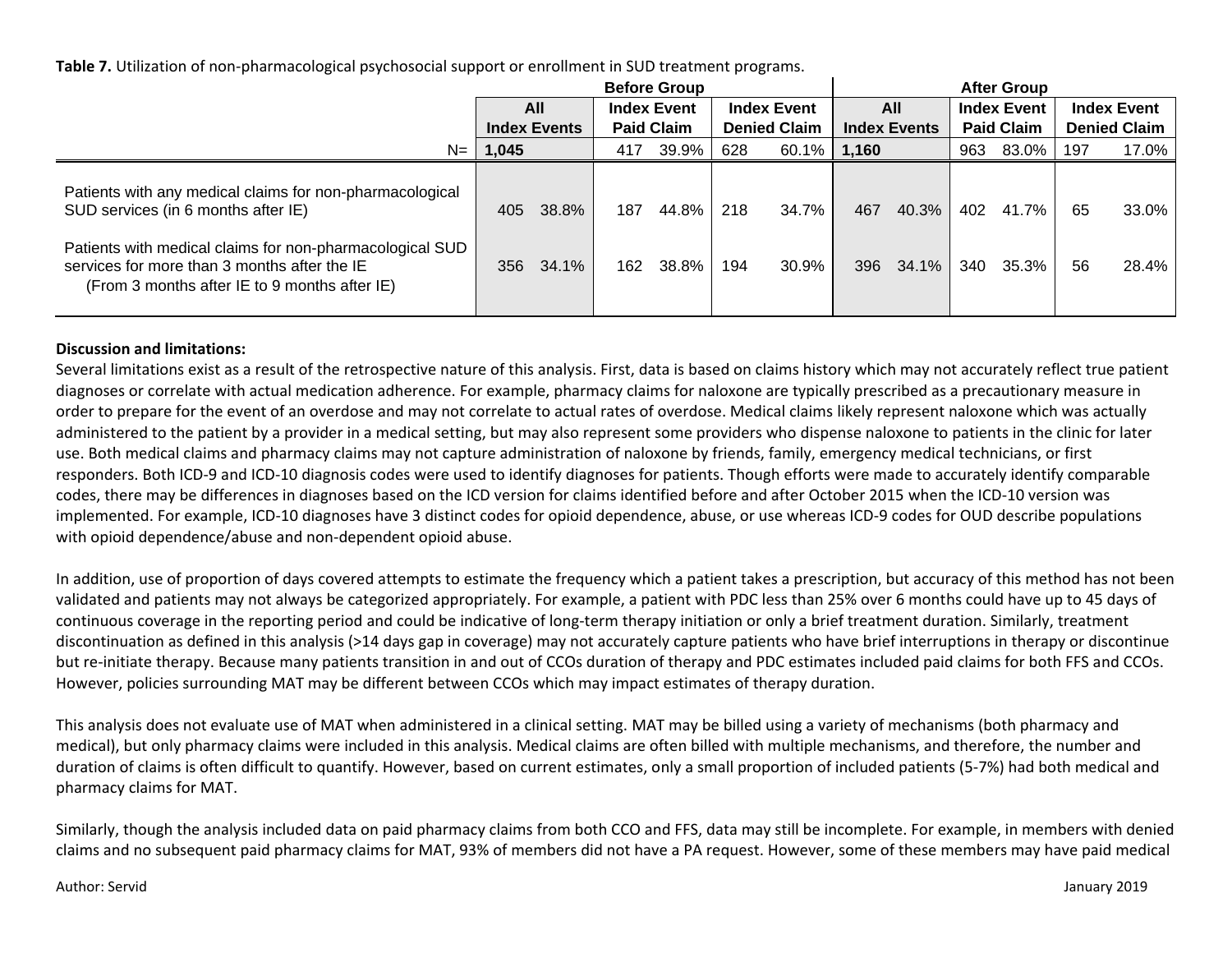claims for MAT or transitioned into a CCO for which there may be different policies for MAT. In this population, the average number of days members were enrolled in FFS was 53-56 days, and continuity of care as members transition between FFS and CCOs may affect coverage of medications.

Removal of the PA criteria for preferred MAT products allowed increased access to MAT in the FFS population. However, ongoing national and state-wide efforts may have also enhanced access to or referral for treatment of OUD and may account for the increasing utilization of MAT. For example, factors which may impact utilization of MAT include changes in opioid prescribing patters, increased awareness and diagnoses of OUD, efforts to increase the number of prescribing providers for buprenorphine, and availability of medical clinics for treatment of OUD. Similarly, recent utilization trends for naloxone for prevention of overdose are likely influenced by increased awareness for risks of overdose, increased prescribing from available providers, and effort to enhance access to naloxone.

#### **References:**

- 1. SAMHSA: Substance Abuse and Mental Health Services Administration. Medication-Assisted Treatment (MAT). 2018; [https://www.samhsa.gov/medication-assisted-treatment.](https://www.samhsa.gov/medication-assisted-treatment) Accessed October 15, 2018.
- 2. The Management of Substance Use Disorders Work Group. VA/DoD CLINICAL PRACTICE GUIDELINE FOR THE MANAGEMENT OF SUBSTANCE USE DISORDERS. 2015; [https://www.healthquality.va.gov/guidelines/MH/sud/.](https://www.healthquality.va.gov/guidelines/MH/sud/) Accessed October 15, 2018.

### **Appendix 1**: Coding for methods and definitions

| <b>GSN</b> | Route     | <b>FormDesc</b>   | <b>Generic</b>                 | <b>PDL</b> |
|------------|-----------|-------------------|--------------------------------|------------|
| 066635     | <b>SL</b> | <b>FILM</b>       | buprenorphine HCl/naloxone HCl | Υ          |
| 066636     | <b>SL</b> | <b>FILM</b>       | buprenorphine HCl/naloxone HCl | Y          |
| 070259     | <b>SL</b> | <b>FILM</b>       | buprenorphine HCl/naloxone HCl | Υ          |
| 070262     | <b>SL</b> | <b>FILM</b>       | buprenorphine HCl/naloxone HCl | Υ          |
| 051640     | <b>SL</b> | <b>TAB SUBL</b>   | buprenorphine HCl/naloxone HCl | Υ          |
| 051641     | <b>SL</b> | <b>TAB SUBL</b>   | buprenorphine HCl/naloxone HCl | Υ          |
| 071189     | <b>SL</b> | <b>TAB SUBL</b>   | buprenorphine HCl/naloxone HCl | Y          |
| 071190     | <b>SL</b> | <b>TAB SUBL</b>   | buprenorphine HCl/naloxone HCl | Υ          |
| 073424     | <b>SL</b> | <b>TAB SUBL</b>   | buprenorphine HCl/naloxone HCl | Υ          |
| 073425     | <b>SL</b> | <b>TAB SUBL</b>   | buprenorphine HCl/naloxone HCl | Υ          |
| 074685     | <b>SL</b> | <b>TAB SUBL</b>   | buprenorphine HCl/naloxone HCl | Υ          |
| 076981     | <b>SL</b> | <b>TAB SUBL</b>   | buprenorphine HCl/naloxone HCl | Υ          |
| 004518     | PO        | <b>TABLET</b>     | naltrexone HCI                 | Υ          |
| 060935     | ΙM        | <b>SUS ER REC</b> | naltrexone microspheres        | Υ          |
| 077999     | SQ        | <b>SOLER SYR</b>  | buprenorphine                  | N          |
| 078000     | SQ        | <b>SOLER SYR</b>  | buprenorphine                  | N          |
| 029312     | <b>SL</b> | <b>TAB SUBL</b>   | buprenorphine HCI              | N          |
| 029313     | <b>SL</b> | <b>TAB SUBL</b>   | buprenorphine HCI              | N          |
| 072449     | BC        | <b>FILM</b>       | buprenorphine HCl/naloxone HCl | N          |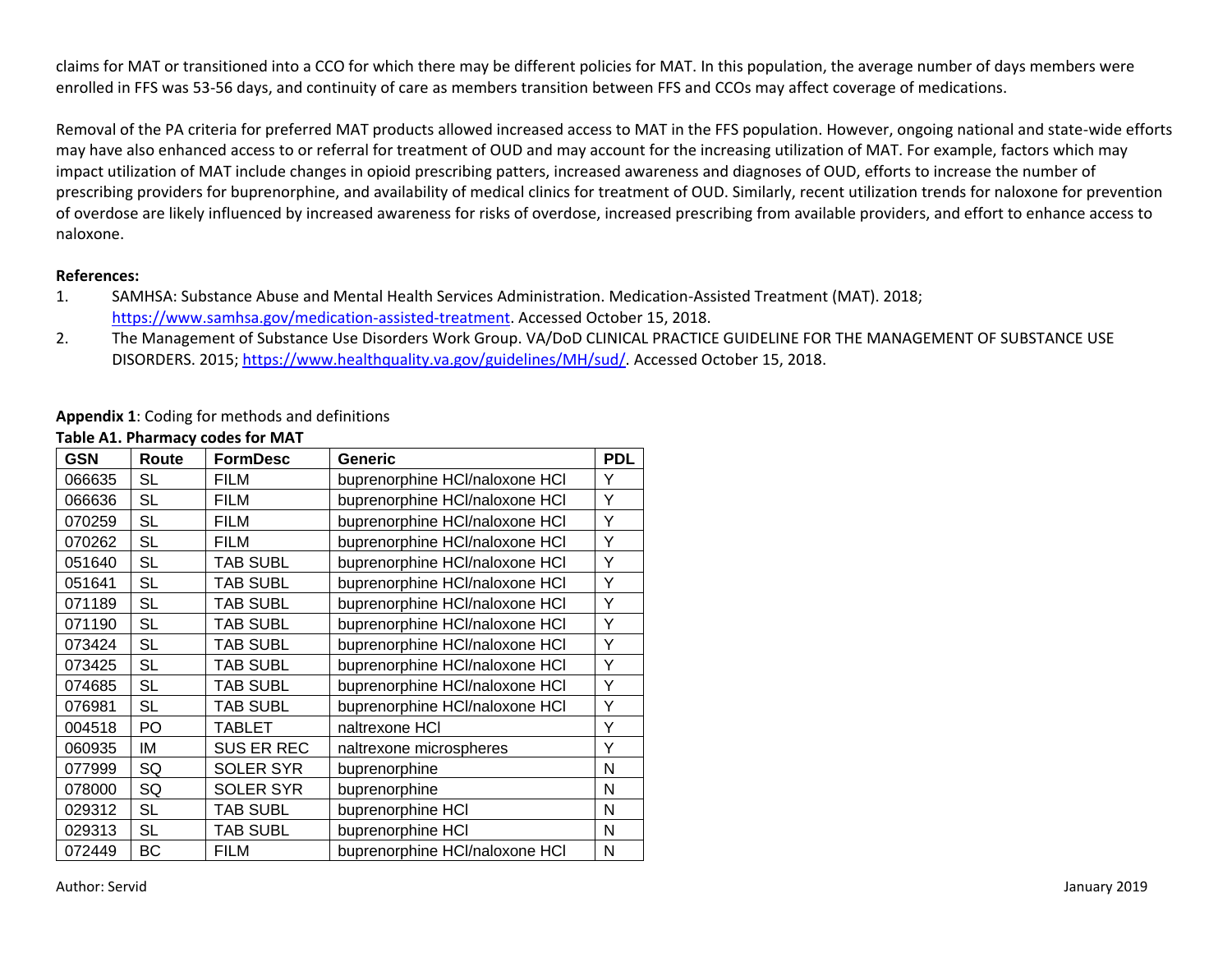| 072450 | <b>FILM</b>    | buprenorphine HCl/naloxone HCl | N |
|--------|----------------|--------------------------------|---|
| 072451 | <b>FILM</b>    | buprenorphine HCl/naloxone HCl | N |
| 076145 | <b>IMPLANT</b> | buprenorphine HCI              |   |

# **Table A2. Error Codes for denied OUD claims**

### **Included Codes**

| <b>Error Code</b> | <b>Description</b>                              |
|-------------------|-------------------------------------------------|
| 4026              | DAY SUPPLY LIMIT EXCEEDED FOR COVERED NDC       |
| 2603              | <b>Recipient Locked in</b>                      |
| 4167              | DRUG QUANTITY PER DAY LIMIT EXCEEDED            |
| 3000              | UNITS EXCEED AUTHORIZED UNITS ON PA MASTER FILE |
| 3002              | <b>INDC REQUIRES PA</b>                         |

## **Excluded Codes**

| <b>Error Code</b> | <b>Description</b>                                |
|-------------------|---------------------------------------------------|
| 1017              | NON-REBATABLE ELIGIBLE INDICATOR                  |
| 505               | THIRD PARTY PAYMENT AMOUNT MORE THAN CLAIM CHARGE |
| 3343              | Questionable TPL amount                           |
| 628               | Other Coverage Reject Code Required for OCC 3     |
| 2507              | RECIPIENT HAS MORE THAN ONE INSURANCE CARRIER     |
| 4007              | NON-COVERED NDC DUE TO CMS TERMINATION            |
| 4890              | Non covered drug class                            |
| 4891              | Not covered drug class                            |
| 643               | <b>INVALID OTHER COVERAGE CODE</b>                |
| 238               | <b>RECIPIENT NAME IS MISSING</b>                  |
| 2809              | <b>DOB IS INVALID</b>                             |
| 5001              | <b>EXACT DUPLICATE</b>                            |
| 513               | RECIPIENT NAME AND NUMBER DISAGREE                |
| 4999              | THIS DRUG IS COVERED BY MEDICARE PART D           |
| 4002              | Non-Covered Drug                                  |
| 576               | <b>CLAIM HAS THIRD-PARTY PAYMENT</b>              |
| 2002              | RECIPIENT NOT ELIGIBLE FOR HEADER DATE OF SERVICE |
| 2017              | RECIPIENT SERVICES COVERED BY HMO PLAN            |

## **Table A3. Medical Codes for MAT**

| <b>HCPCS</b> | <b>Description</b>                                                                                                       |
|--------------|--------------------------------------------------------------------------------------------------------------------------|
| H0020        | Alcohol and/or drug services; methadone administration and/or service (provision of the drug by a licensed practitioner) |
| J3490, J3590 | Include only if associated with any of the pharmacy drug codes for MAT (see Table A1) or with methadone (GSNs 004237     |
|              | 004238; 004239; 004240; 004242; 023767)                                                                                  |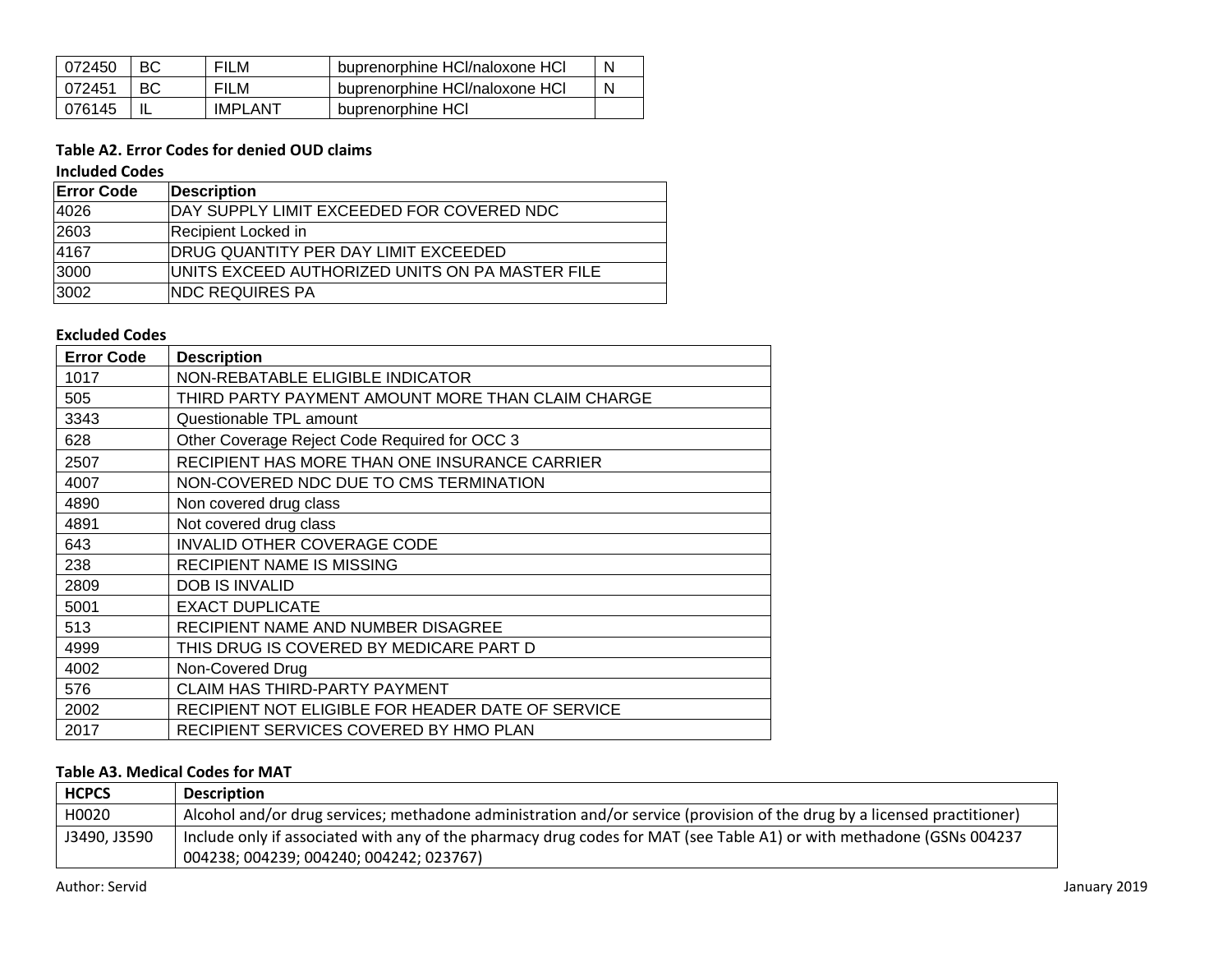| J0571 | Buprenorphine oral 1mg                                                                         |
|-------|------------------------------------------------------------------------------------------------|
| J0570 | Buprenorphine implant 74.2mg (Probuphine)                                                      |
| Q9991 | Buprenorphine XR less than or equal to 100mg (Sublocade)                                       |
| Q9992 | Buprenorphine XR over 100mg (Sublocade)                                                        |
| J0592 | Buprenorphine hydrochloride                                                                    |
| J0572 | Buprenorphine/naloxone, oral, less than or equal to 3 mg buprenorphine                         |
| J0573 | Buprenorphine/naloxone, oral, greater than 3 mg, but less than or equal to 6 mg buprenorphine  |
| J0574 | Buprenorphine/naloxone, oral, greater than 6 mg, but less than or equal to 10 mg buprenorphine |
| J0575 | Buprenorphine/naloxone, oral, greater than 10 mg buprenorphine                                 |
| J2310 | Injection, naloxone hydrochloride, per 1 mg                                                    |
| J2315 | Injection, naltrexone, depot form, 1 mg (Vivitrol)                                             |

## **Table A4. Medical codes for non-pharmacological drug abuse services**

| <b>HCPCS</b> | <b>Description</b>                                                                                   |
|--------------|------------------------------------------------------------------------------------------------------|
| H0005        | Alcohol and/or drug services; group counseling by a clinician                                        |
| H0006        | Alcohol and/or drug services; case management                                                        |
| H0007        | Alcohol and/or drug services; crisis intervention (outpatient)                                       |
| H0008        | Alcohol and/or drug services; sub-acute detoxification (hospital inpatient)                          |
| H0009        | Alcohol and/or drug services; acute detoxification (hospital inpatient)                              |
| H0010        | Alcohol and/or drug services; sub-acute detoxification (residential addiction program inpatient)     |
| H0011        | Alcohol and/or drug services; acute detoxification (residential addiction program inpatient)         |
| H0012        | Alcohol and/or drug services; sub-acute detoxification (residential addiction program outpatient)    |
| H0013        | Alcohol and/or drug services; acute detoxification (residential addiction program outpatient)        |
| H0014        | Alcohol and/or drug services; ambulatory detoxification                                              |
| H0015        | Alcohol and/or drug services; intensive outpatient (treatment program that operates at least 3 hours |
| H0016        | Alcohol and/or drug services; medical/somatic (medical intervention in ambulatory setting)           |
| H0050        | Alcohol and/or drug services, brief intervention, per 15 minutes                                     |
| S9475        | Ambulatory setting substance abuse treatment or detoxification services, per diem                    |
| T1006        | Alcohol and/or substance abuse services, family/couple counseling                                    |
| T1007        | Alcohol and/or substance abuse services, treatment plan development and/or modification              |
| T1012        | Alcohol and/or substance abuse services, skills development                                          |
| H2034        | Alcohol and/or drug abuse halfway house services, per diem                                           |
| H0047        | Alcohol and/or other drug abuse services, not otherwise specified                                    |
| OR312        | Alcohol and/or substance abuse services                                                              |
| H0029        | Alcohol and/or drug prevention alternatives service (services for populations that exclude alcohol a |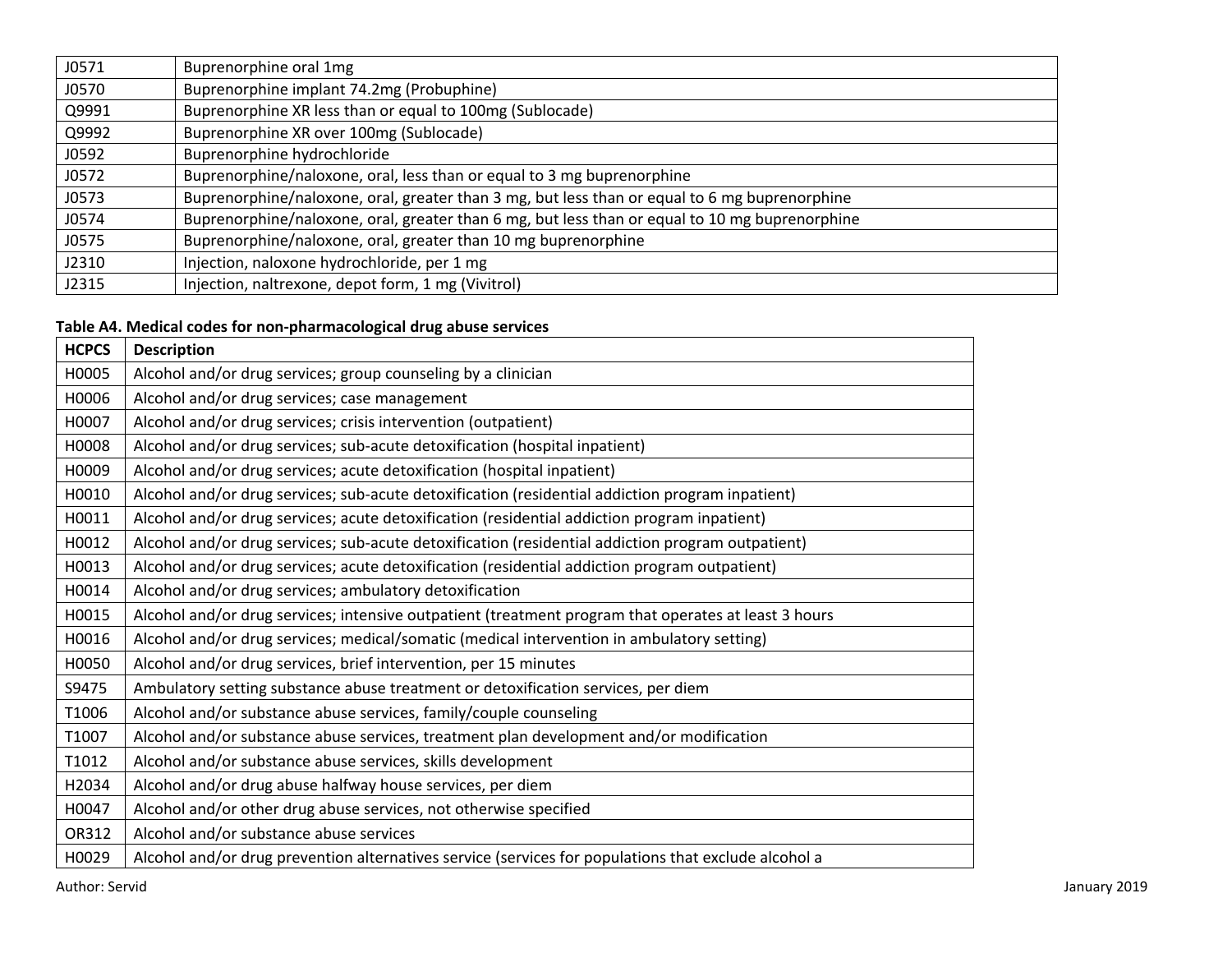| H0028 | Alcohol and/or drug prevention problem identification and referral service (e.g., student assistance    |
|-------|---------------------------------------------------------------------------------------------------------|
| H0026 | Alcohol and/or drug prevention process service, community-based (delivery of services to develop ski    |
| H0022 | Alcohol and/or drug intervention service (planned facilitation)                                         |
| H2035 | Alcohol and/or other drug treatment program, per hour                                                   |
| H2036 | Alcohol and/or other drug treatment program, per diem                                                   |
| 4306F | Patient counseled regarding psychosocial and pharmacologic treatment options for opioid addiction (sud) |

## **Table A5. Diagnosis codes for opioid use disorder and opioid overdose**

| Code            | <b>Description</b>                                                                    | <b>ICD Version Code</b> |
|-----------------|---------------------------------------------------------------------------------------|-------------------------|
| F111x           | Opioid abuse                                                                          | 10                      |
| F112x           | Opioid dependence                                                                     | 10                      |
| F119x           | Opioid use                                                                            | 10                      |
| 3040x           | Addiction or dependence heroin, opioids, opium                                        | 9                       |
| 3047x           | Combinations of opioid type drug with any other drug dependence                       | 9                       |
| 3055x           | Nondependent opioid abuse                                                             | 9                       |
| F1112x          | Opioid abuse with intoxication                                                        | 10                      |
| F1122x          | Opioid dependence with intoxication                                                   | 10                      |
| F1192x          | Opioid use, unspecified with intoxication                                             | 10                      |
| T400xxx-T400X5x | Poisoning by, adverse effect of opium                                                 | 10                      |
| T401xxx-T401X5x | Poisoning by, adverse effect of heroin                                                | 10                      |
| T402xxx-T402X5x | Poisoning by, adverse effect of other opioids                                         | 10                      |
| T403xxx-T403X5x | Poisoning by, adverse effect of methadone                                             | 10                      |
| T404xxx-T404X5x | Poisoning by, adverse effect of other synthetic narcotics                             | 10                      |
| T4060xx-T40605x | Poisoning by, adverse effect of other and unspecified narcotics                       | 10                      |
| T4069xx-T40695x | Poisoning by, adverse effect of other narcotics                                       | 10                      |
| 9650x           | Poisoning by opiates and related narcotics                                            | 9                       |
| E9350-E9352     | Analgesics antipyretics and antirheumatics causing adverse effects in therapeutic use | 9                       |
| E9802           | Poisoning by other sedatives and hypnotics, undetermined whether accidentally or      | 9                       |
|                 | purposely inflicted                                                                   |                         |
| E9800           | Poisoning by analgesics, antipyretics, and antirheumatics, undetermined whether       | 9                       |
|                 | accidentally or purposely inflicted                                                   |                         |

## **Table A6. Other Relevant diagnoses**

## **Chronic pain diagnoses**

| CodeDiagCondMedl   TextDesc |                                                 | <b>ICD</b><br><b>Version Code</b> | Category            |
|-----------------------------|-------------------------------------------------|-----------------------------------|---------------------|
| 3078                        | Pain disorders related to psychological factors |                                   | <b>Chronic Pain</b> |
| 30780                       | Psychogenic pain, site unspecified              |                                   | Chronic Pain        |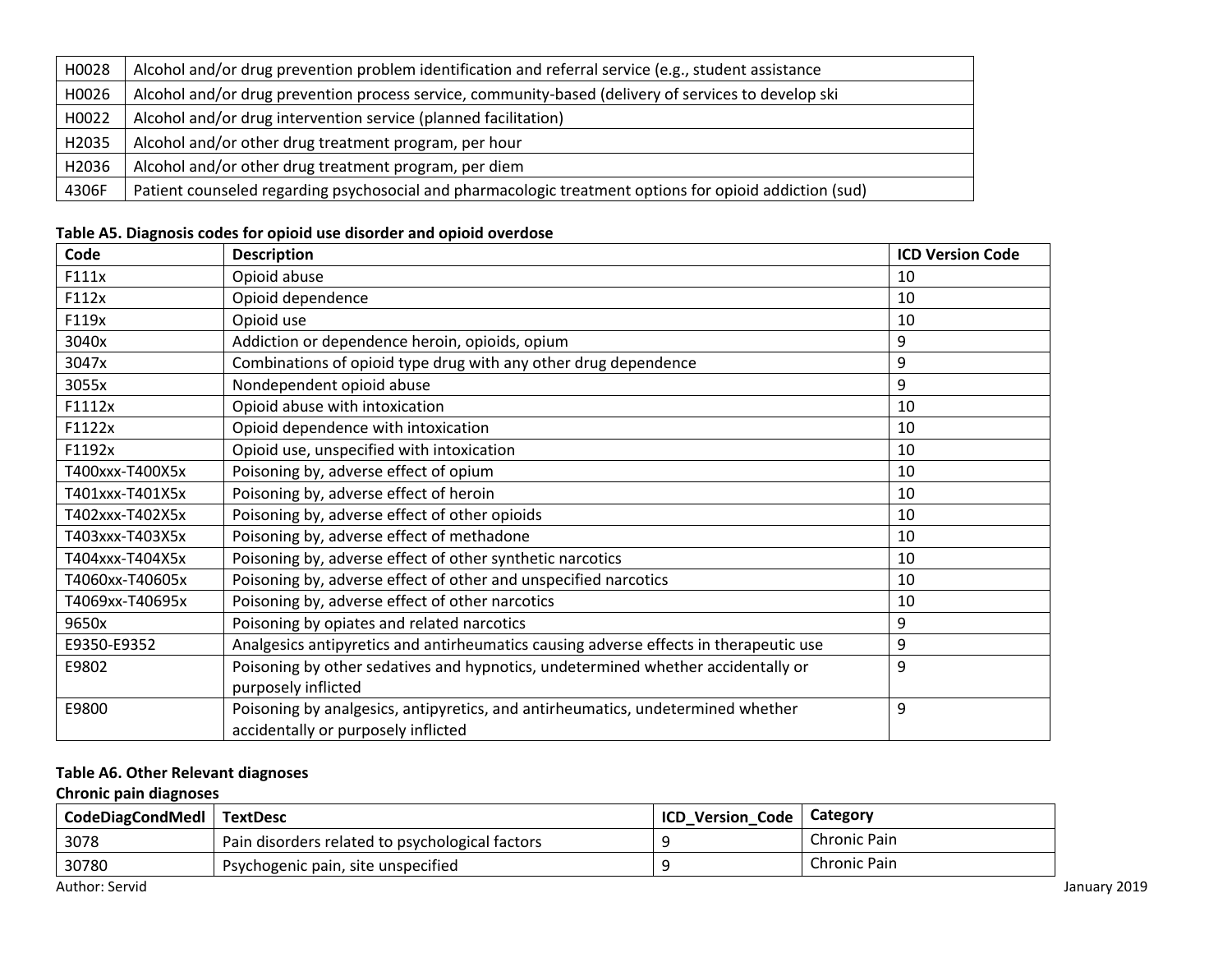| 30789       | Other pain disorders related to psychological factors      | 9  | Chronic Pain                         |
|-------------|------------------------------------------------------------|----|--------------------------------------|
| 338         | Pain not elsewhere classified                              | 9  | Chronic Pain                         |
| 3380        | Central pain syndrome                                      | 9  | Chronic Pain                         |
| 3382        | Chronic pain                                               | 9  | Chronic Pain                         |
| 33821       | Chronic pain due to trauma                                 | 9  | Chronic Pain                         |
| 33822       | Chronic post-thoracotomy pain                              | 9  | Chronic Pain                         |
| 33828       | Other chronic postoperative pain                           | 9  | Chronic Pain                         |
| 33829       | Other chronic pain                                         | 9  | Chronic Pain                         |
| 3383        | Neoplasm related pain (acute) (chronic)                    | 9  | Chronic Pain                         |
| 3384        | Chronic pain syndrome                                      | 9  | Chronic Pain                         |
| F454        | Pain disorders related to psychological factors            | 10 | Chronic Pain                         |
| F4541       | Pain disorder exclusively related to psychological factors | 10 | <b>Chronic Pain</b>                  |
| F4542       | Pain disorder with related psychological factors           | 10 | Chronic Pain                         |
| G89         | Pain, not elsewhere classified                             | 10 | Chronic Pain                         |
| G890        | Central pain syndrome                                      | 10 | Chronic Pain                         |
| G892        | Chronic pain, not elsewhere classified                     | 10 | Chronic Pain                         |
| G8921       | Chronic pain due to trauma                                 | 10 | Chronic Pain                         |
| G8922       | Chronic post-thoracotomy pain                              | 10 | Chronic Pain                         |
| G8928       | Other chronic postprocedural pain                          | 10 | Chronic Pain                         |
| G8929       | Other chronic pain                                         | 10 | Chronic Pain                         |
| G893        | Neoplasm related pain (acute) (chronic)                    | 10 | Chronic Pain                         |
| G894        | Chronic pain syndrome                                      | 10 | Chronic Pain                         |
| F10x        | Alcohol related disorders                                  | 10 | <b>Other Substance Use Disorders</b> |
| F12x        | Cannabis related disorders                                 | 10 | <b>Other Substance Use Disorders</b> |
| F13x        | Sedative, hypnotic, or anxiolytic related disorders        | 10 | <b>Other Substance Use Disorders</b> |
| F14x        | Cocaine related disorders                                  | 10 | <b>Other Substance Use Disorders</b> |
| F15x        | Other stimulant related disorders                          | 10 | <b>Other Substance Use Disorders</b> |
| F16x        | Hallucinogen related disorders                             | 10 | <b>Other Substance Use Disorders</b> |
| F19x        | Other psychoactive substance related disorders             | 10 | <b>Other Substance Use Disorders</b> |
| 3050x-3054x | Nondependent drug abuse of various types                   | 9  | <b>Other Substance Use Disorders</b> |
| 3056x-3059x | Nondependent drug abuse of various types                   | 9  | <b>Other Substance Use Disorders</b> |
| 3041x-3046x | Drug dependence of various types (excluding opioid)        | 9  | <b>Other Substance Use Disorders</b> |
| 3048x-3049x | Drug dependence of various types (excluding opioid)        | 9  | <b>Other Substance Use Disorders</b> |
| 303x        | Alcohol dependence syndrome                                | 9  | <b>Other Substance Use Disorders</b> |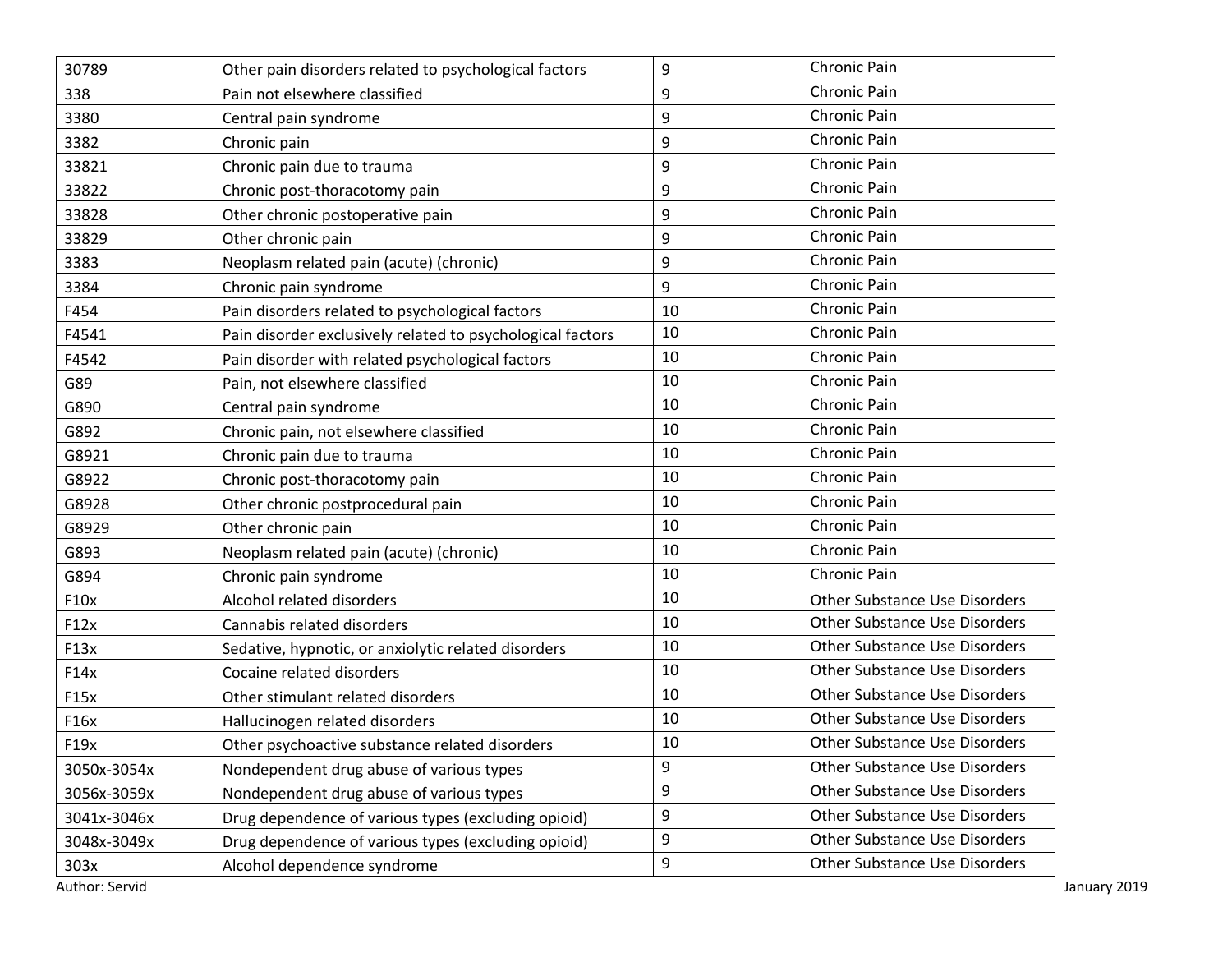## **Table A7. Error Codes for denied opioid claims**

**Included Codes**

|                   | IILIUULU LUULJ                                    |  |  |
|-------------------|---------------------------------------------------|--|--|
| <b>Error Code</b> | <b>Description</b>                                |  |  |
| 2603              | Recipient Locked in                               |  |  |
| 7001              | INFORMATIONAL PRODUR ALERT                        |  |  |
| 628               | Other Coverage Reject Code Required for OCC 3     |  |  |
| 505               | THIRD PARTY PAYMENT AMOUNT MORE THAN CLAIM CHARGE |  |  |
| 1040              | PRESCRIBING PHYSICIAN NOT ENROLLED                |  |  |
| 3000              | UNITS EXCEED AUTHORIZED UNITS ON PA MASTER FILE   |  |  |
| 4025              | AGE IS NOT ALLOWED FOR NDC                        |  |  |
| 6845              | Narcotic Analgesics Duplication                   |  |  |
| 1000              | BILLING PROVIDER ID NOT ON FILE                   |  |  |
| 643               | INVALID OTHER COVERAGE CODE                       |  |  |
| 3002              | <b>NDC REQUIRES PA</b>                            |  |  |
| 7002              | <b>CLAIM DENIED FOR PRODUR REASONS</b>            |  |  |
| 4167              | DRUG QUANTITY PER DAY LIMIT EXCEEDED              |  |  |
| 3022              | Non-Pref Drug. Prior Authorization Required.      |  |  |
| 1026              | PRESCRIBING PHYSICIAN ID NOT ON FILE              |  |  |
| 7000              | <b>CLAIM FAILED A PRODUR ALERT</b>                |  |  |
| 6899              | SHORT-ACTING OPIOID MAX 7-DAY SUPPLY EXCEEDED     |  |  |
| 4175              | OPIATES DRUG QUANTITY PER DAY LIMIT EXCEEDED      |  |  |
| 2508              | RECIPIENT COVERED BY PRIVATE INSURANCE (PHARMACY) |  |  |
| 4165              | DRUG QUANTITY PER DAY LIMIT EXCEEDED              |  |  |
| 4999              | THIS DRUG IS COVERED BY MEDICARE PART D           |  |  |
| 576               | <b>CLAIM HAS THIRD-PARTY PAYMENT</b>              |  |  |
| 2017              | RECIPIENT SERVICES COVERED BY HMO PLAN            |  |  |

## **Excluded Codes**

| <b>Error Code</b> | <b>Description</b>                          |
|-------------------|---------------------------------------------|
| 2808              | <b>DOB IS MISSING</b>                       |
| 219               | <b>QUANTITY DISPENSED IS MISSING</b>        |
| 268               | <b>BILLED AMOUNT MISSING</b>                |
| 222               | DAYS SUPPLY INVALID                         |
| 2804              | CASE NUMBER NOT ON FILE                     |
| 911               | <b>INTERNAL ERROR</b>                       |
| 221               | DAYS SUPPLY MISSING                         |
| 1017              | NON-REBATABLE ELIGIBLE INDICATOR            |
| 502               | DATE DISPENSED EARLIER THAN DATE PRESCRIBED |